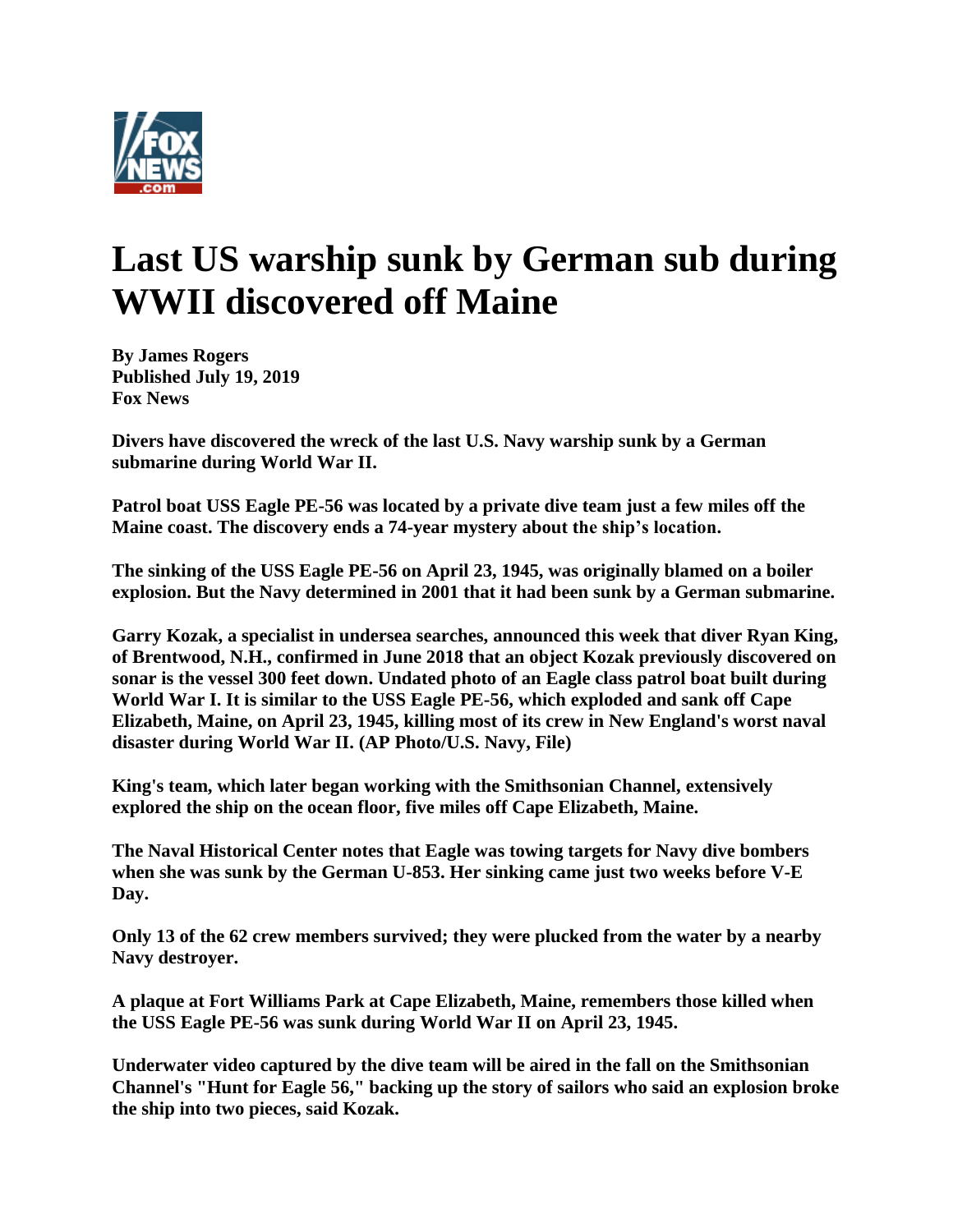**Research undertaken by Paul Lawton, a Massachusetts attorney, naval historian and diver, played a key role in confirming the Eagle's sinking.**

**"With the deck guns, there was no mistaking it for what it was," he said. The U-853 was later sunk off Block Island on May 6, 1945, by depth charges from USS Atherton and USS Moberly. All hands were lost in the sub's sinking, which occurred two days before V-E Day, according to the Naval History and Heritage Command.**

**Researchers across the globe are working to locate sites of World War II wrecks. The wreck of an Australian freighter, for example, was recently discovered, as was the wreck of a U.S. B-24 bomber that plunged into the sea off Bermuda in Feb. 1945.**

**And earlier this year, the wreck of World War II aircraft carrier USS Wasp was found in the Coral Sea, and the RV Petrel discovered one of the first Japanese battleships to be sunk by U.S. forces during the war. Imperial Japanese Navy ship Hiei sank on Nov. 14, 1942, in the Solomon Islands.**

**Wasp was also spotted on the seabed by experts from the vessel RV Petrel, which is part of a research organization set up by the late billionaire Paul Allen.**

**Allen, Microsoft's co-founder, died in October 2018 from complications of non-Hodgkin's lymphoma. His research organization has discovered a host of historic military shipwrecks, such as the wrecks of the USS Helena, the USS Lexington and the USS Juneau.**

**The group's biggest discovery, however, came in 2017, when Allen and his team found the long-lost wreck of the USS Indianapolis in the Philippine Sea.**

**In a separate project, the wreckage of U.S. B-24 bomber, for example, was found in Papua New Guinea. The plane's wreck was found in 2018, 74 years after it was shot down during a fierce battle with Japanese forces.**

**Last summer, a team of scientists from the Scripps Institution of Oceanography at the University of California San Diego and the University of Delaware located the missing stern of the destroyer USS Abner Read, which was torn off by a Japanese mine in the remote Aleutian Islands.**

**Also last year, a decades-long mystery about the fate of a ship that disappeared during a World War II rescue mission was finally solved.**